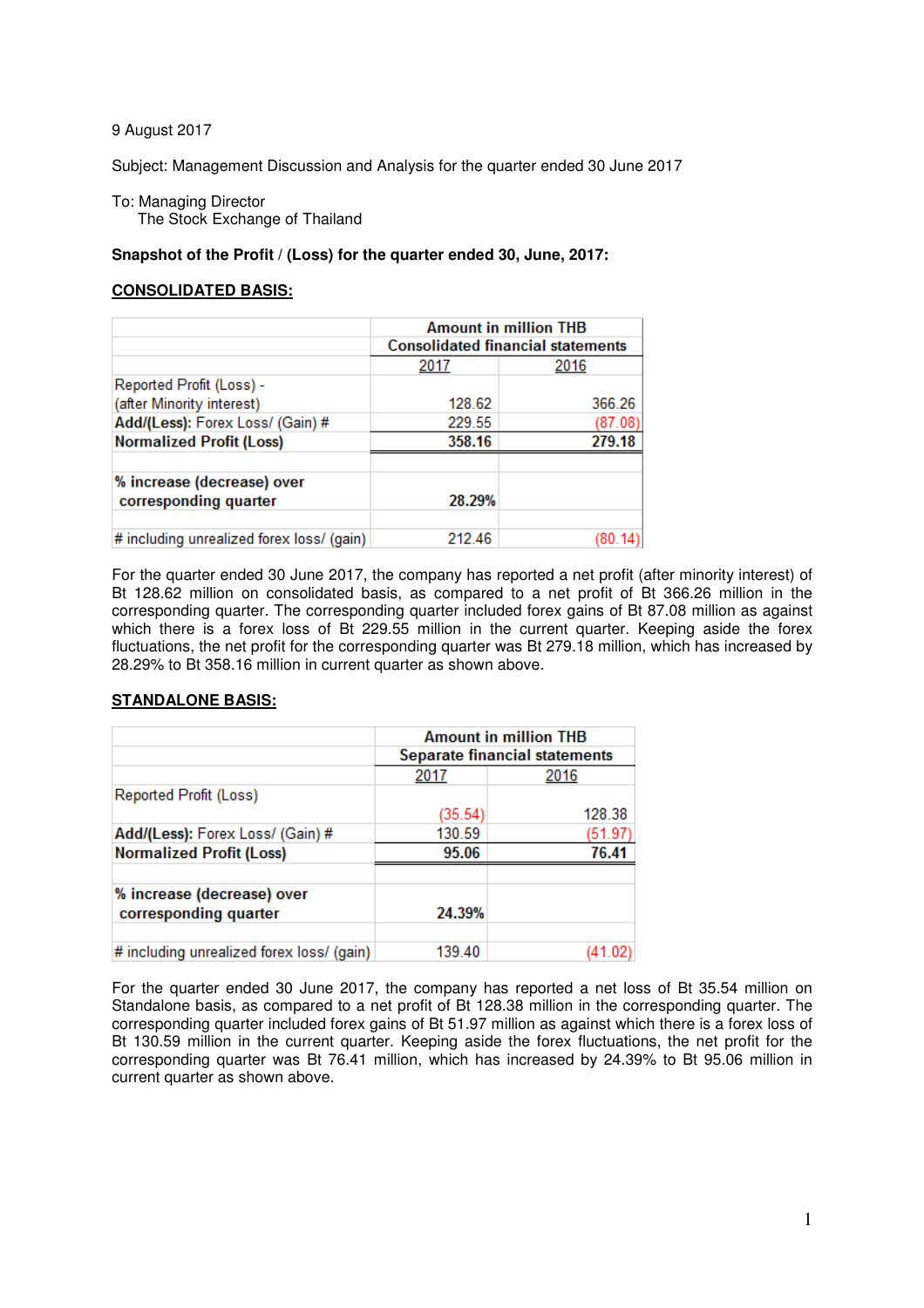# **CONSOLIDATED BASIS**

Polyplex (Thailand) Public Company Limited and its subsidiaries

#### Income statement

For the three-month period ended 30 June 2017

|                                                              | (Unit: Thousand Baht)                    |           |             |  |
|--------------------------------------------------------------|------------------------------------------|-----------|-------------|--|
|                                                              | <b>Consolidated financial statements</b> |           |             |  |
|                                                              | 2017                                     | 2016      | % Inc/(dec) |  |
| <b>Revenues</b>                                              |                                          |           |             |  |
| <b>Sales</b>                                                 | 2,979,410                                | 2,956,874 | 0.76%       |  |
| Exchange gains                                               |                                          | 87,084    |             |  |
| Other income                                                 | 15,900                                   | 12,531    | 26.89%      |  |
| <b>Total revenues</b>                                        | 2,995,310                                | 3,056,489 | $-2.00%$    |  |
| <b>Expenses</b>                                              |                                          |           |             |  |
| Cost of sales                                                | 2,329,320                                | 2,361,507 | $-1.36\%$   |  |
| Selling expenses                                             | 177,539                                  | 172,261   | 3.06%       |  |
| Administrative expenses                                      | 90,348                                   | 106,722   | $-15.34%$   |  |
| <b>Exchange losses</b>                                       | 229,546                                  |           |             |  |
| <b>Total expenses</b>                                        | 2,826,753                                | 2,640,490 | 7.05%       |  |
| Profit (loss) before finance cost                            |                                          |           |             |  |
| and income tax expense                                       | 168,557                                  | 415,999   | $-59.48%$   |  |
| <b>Finance cost</b>                                          | (29, 188)                                | (41, 532) | $-29.72%$   |  |
| Profit (loss) before income tax expense                      | 139,369                                  | 374,467   | -62.78%     |  |
| Income tax expense                                           | (8,794)                                  | (6, 478)  | 35.75%      |  |
| Profit (loss) for the period                                 | 130,575                                  | 367,989   | $-64.52%$   |  |
| Profit (loss) attributable to:                               |                                          |           |             |  |
| Equity holders of the Company                                | 128,618                                  | 366,259   | $-64.88%$   |  |
| Non-controlling interests of the subsidiaries                | 1,957                                    | 1,730     | 13.12%      |  |
| <b>Reported Profit (loss)</b>                                | 130,575                                  | 367,989   | $-64.52\%$  |  |
| Add/(Less): Forex Loss/ (Gain)                               | 229,546                                  | (87,084)  | -363.59%    |  |
| <b>Normalized Profit (Loss)</b><br>(after minority interest) | 358,164                                  | 279,175   | 28.29%      |  |
| Basic earnings per share - Reported Profit (loss)            |                                          |           |             |  |
| Profit (loss) attributable to equity holders of the Company  | 0.14                                     | 0.44      | $-67.50%$   |  |
| Weighted average number of ordinary shares ('000 shares)     | 900,000                                  | 832,967   |             |  |
| Basic earnings per share - Normalized Profit (loss)          |                                          |           |             |  |
| Profit (loss) attributable to equity holders of the Company  | 0.40                                     | 0.34      | 18.74%      |  |
| Weighted average number of ordinary shares ('000 shares)     | 900,000                                  | 832,967   |             |  |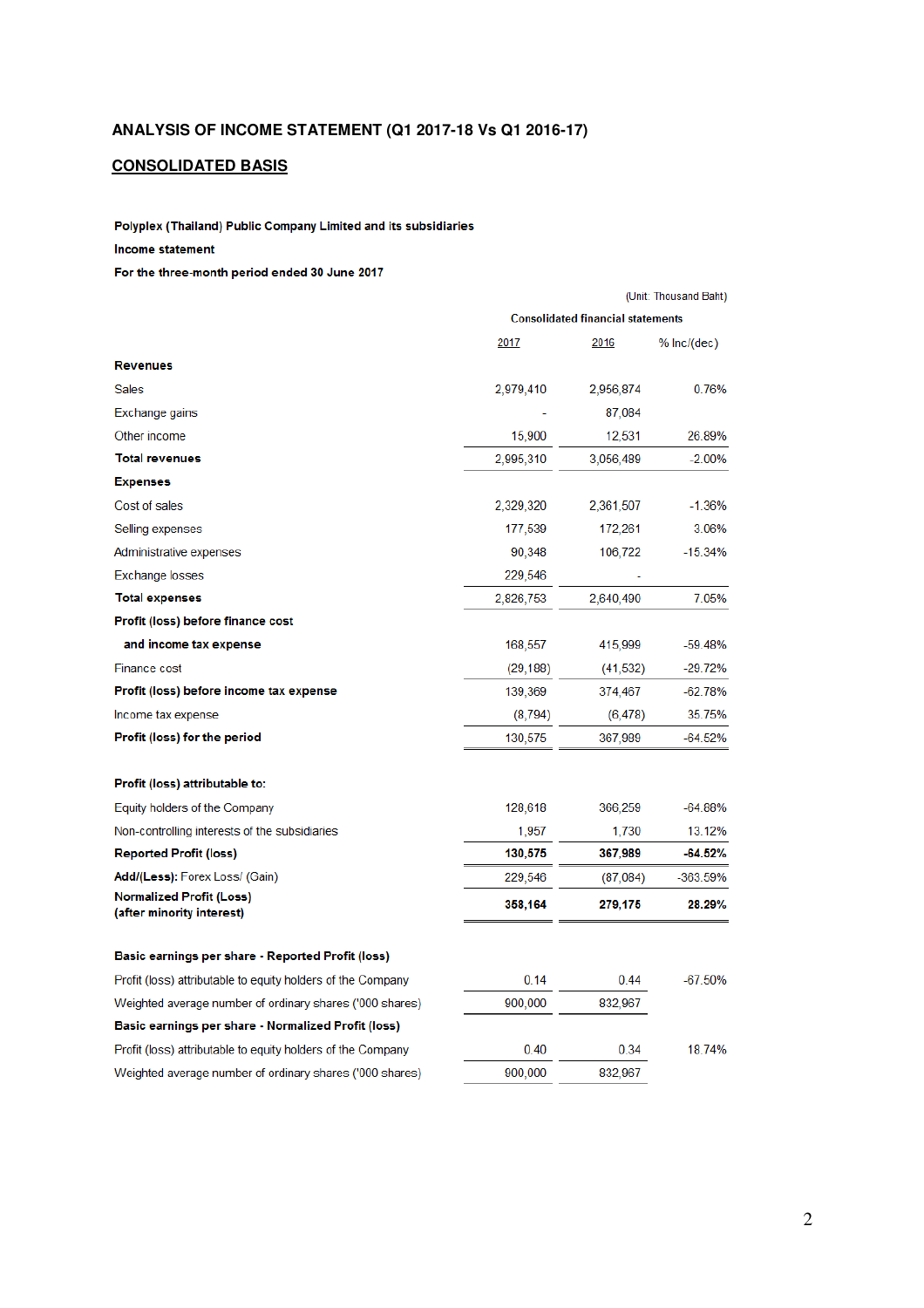## **Total Revenues:**

Consolidated Sales revenue of the company has increased from Baht 2,956.87 million to 2,979.41 million, an increase of Baht 22.54 million or 0.76% mainly due to higher volumes and better sales realization at Turkey and USA, partly offset by lower volumes at Thailand. The impact of higher revenue at the subsidiaries is partly offset by lower exchange rate for USD/THB and Euro/THB for conversion of subsidiary income statement into Thai Baht.

There was an exchange gain of Baht 87.08 million in corresponding quarter as against which there is an exchange loss of Baht 130.59 million in current quarter primarily due to unrealized losses on the Euro Loan restatement.

The other income has increased from Baht 12.53 million in the corresponding quarter to Baht 15.90 million due to higher other income at the Turkey subsidiary, mainly from Insurance claims.

The combined net impact of the above factors has contributed to an overall decrease in the total consolidated revenue by Baht 61.18 million or 2.00% to Baht 2,995.31 million.

#### **Total expenses:**

The company recorded total consolidated expenses of Baht 2,826.75 million being an increase over corresponding quarter by Baht 186.26 million or 7.05%.

The cost of sales has reduced by Baht 32.19 million or 1.36% mainly due to lower cost of sales at Thailand because of lower sales volumes, partly offset by higher volumes and cost of sales at subsidiaries. The per unit raw material cost has increased as compared to the corresponding quarter of last year. The impact of higher cost of sales of subsidiaries is partly offset by lower exchange rate for USD/THB and Euro/THB for conversion of subsidiary income statement into Thai Baht.

The selling expenses have increased by Baht 5.28 million or 3.06% due to increase at Thailand (increase in foreign travel and commission expenses) and the US subsidiary (increase in selling expenses due to higher volumes). This is partly offset by lower selling expenses at the Turkey subsidiary (lower quality claims and lower bad debt provisions) and the impact of lower exchange rate as explained above.

The administrative expenses have decreased by Baht 16.37 million or 15.34% mainly due to lower administrative expenses at Thailand as also the subsidiaries, owing to certain cost saving initiatives undertaken by the Company.

There is an exchange loss of Baht 229.55 million in the current quarter as against an exchange gain of Baht 87.08 million mainly due to losses on the restatement of the Euro denominated loans at Thailand and USA due to the sharp strengthening of Euro against USD as well as THB. This is partly offset by gains at Thailand on the USD loan restatement due to USD depreciation against THB.

As a % to total revenue, total expenses have increased from 86.39% to 94.37% mainly due to forex losses in current quarter as against exchange gains in the corresponding quarter. The impact of higher forex losses is partly offset by reduction in cost of sales and administrative expenses.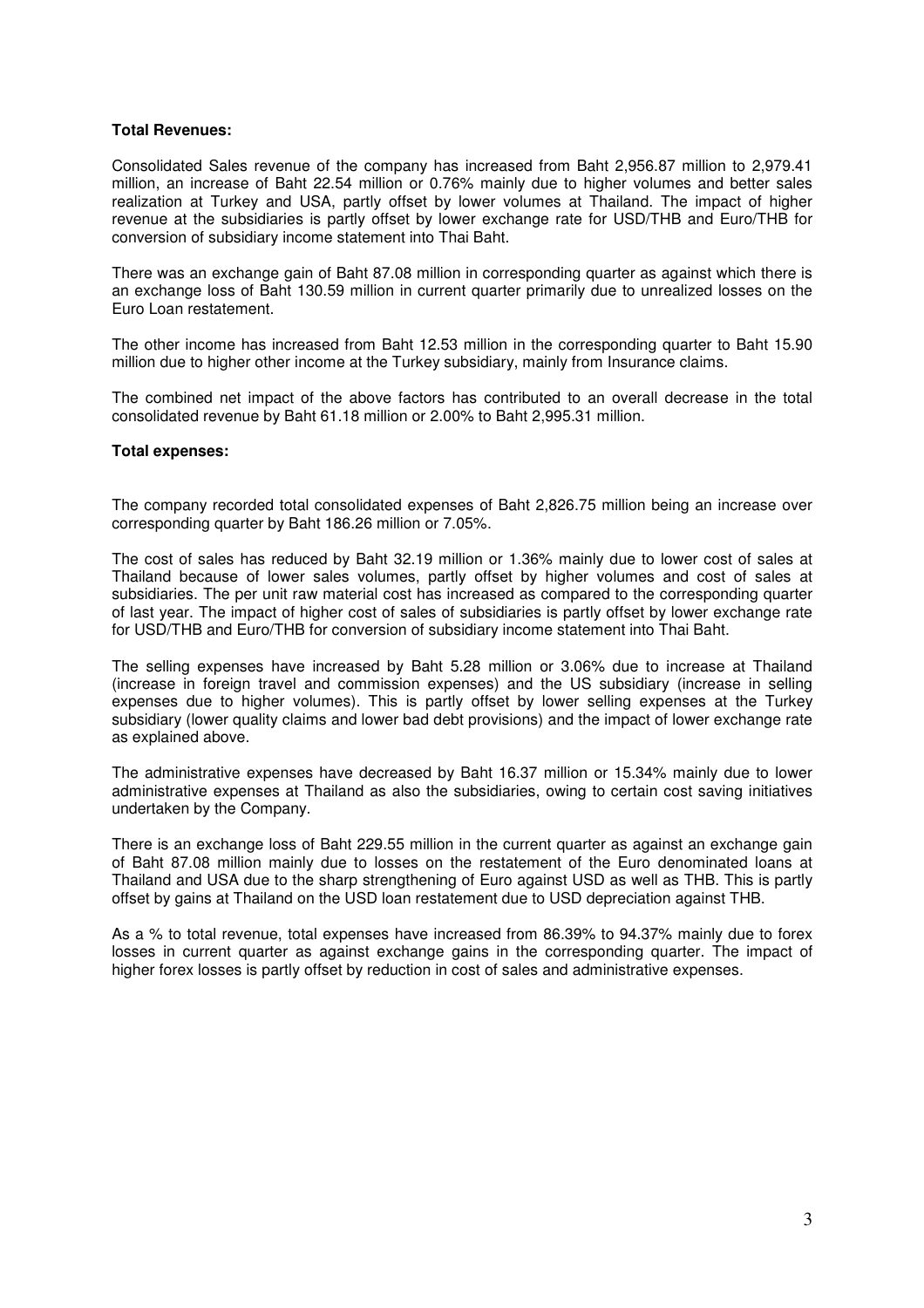## **Net financial charges:**

The consolidated finance costs during the quarter were Baht 29.19 million, a decrease of Baht 12.34 million or 29.72% over corresponding quarter.

The key reason for reduction is mainly due to repayment of most of the working capital borrowings at Thailand by utilizing the funds of Baht 640 million raised from the Rights Offering shares in the month of May 2016. The term debt interest is also lower due to repayment of loans made this quarter, and also due to overall lower term loan balances (prepayments of loans at USA in September 2016 and at Thailand in December 2016, in order to utilize and profitably deploy the surplus funds lying at the Turkey subsidiary).

## **Corporate Income Tax:**

The Consolidated Corporate Income tax expense in this quarter is Baht 8.79 million as compared to the expense of Baht 6.48 million in the corresponding quarter.

## **Net Profit**

The combined net result of all the above factors has resulted in a net profit on consolidated basis of THB 128.62 million, as against a net profit of Baht 366.26 million in the corresponding quarter.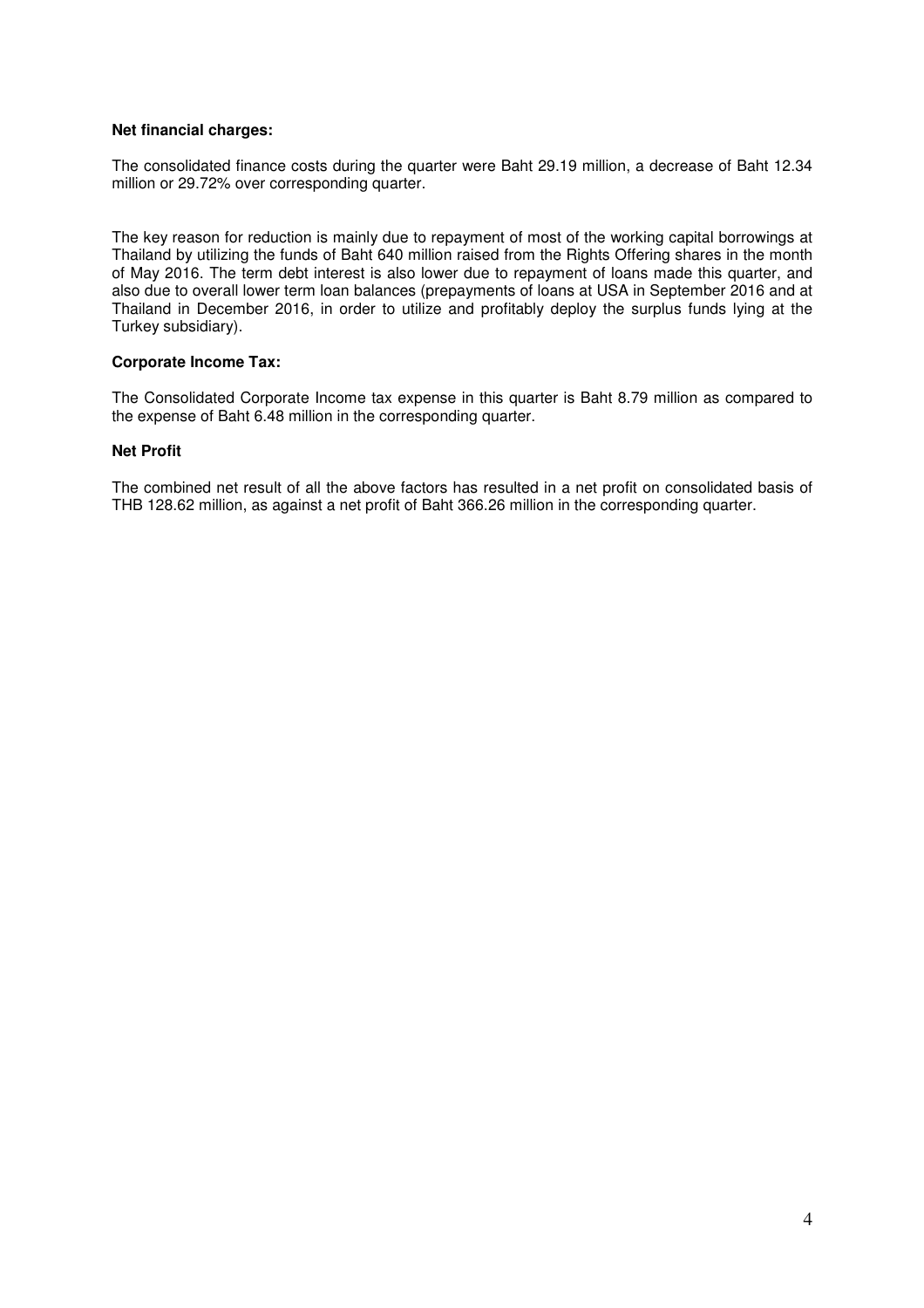## **ANALYSIS OF INCOME STATEMENT (Q1 2017-18 Vs Q1 2016-17)**

## **STANDALONE BASIS:**

Polyplex (Thailand) Public Company Limited

### Income statement

#### For the three-month period ended 30 June 2017

|                                                          | (Unit: Thousand Baht)                |           |             |  |  |
|----------------------------------------------------------|--------------------------------------|-----------|-------------|--|--|
|                                                          | <b>Separate financial statements</b> |           |             |  |  |
|                                                          | 2017                                 | 2016      | % Inc/(dec) |  |  |
| <b>Revenues</b>                                          |                                      |           |             |  |  |
| <b>Sales</b>                                             | 1,242,663                            | 1,315,573 | $-5.54%$    |  |  |
| Exchange gains                                           |                                      | 51,966    |             |  |  |
| Other income                                             | 5,761                                | 6,406     | $-10.07\%$  |  |  |
| <b>Total revenues</b>                                    | 1,248,424                            | 1,373,945 | $-9.14%$    |  |  |
| <b>Expenses</b>                                          |                                      |           |             |  |  |
| Cost of sales                                            | 1,049,952                            | 1,131,968 | $-7.25%$    |  |  |
| Selling expenses                                         | 66,462                               | 65,540    | 1.41%       |  |  |
| Administrative expenses                                  | 16,250                               | 18,389    | $-11.63%$   |  |  |
| <b>Exchange losses</b>                                   | 130,592                              |           |             |  |  |
| <b>Total expenses</b>                                    | 1,263,256                            | 1,215,897 | 3.89%       |  |  |
| Profit (loss) before finance cost                        |                                      |           |             |  |  |
| and income tax expense                                   | (14, 832)                            | 158,048   | $-109.38%$  |  |  |
| <b>Finance cost</b>                                      | (20, 705)                            | (29,668)  | $-30.21%$   |  |  |
| Profit (loss) before income tax expense                  | (35, 537)                            | 128,380   | $-127.68%$  |  |  |
| Income tax expense                                       |                                      |           |             |  |  |
| Profit (loss) for the period                             | (35, 537)                            | 128,380   | $-127.68%$  |  |  |
| Add/(Less): Forex Loss/ (Gain)                           | 130,592                              | (51,966)  | -351.30%    |  |  |
| <b>Normalized Profit (Loss)</b>                          | 95,055                               | 76,414    | 24.39%      |  |  |
|                                                          |                                      |           |             |  |  |
| Basic earnings per share - Reported Profit (loss)        | (0.04)                               | 0.15      | -125.62%    |  |  |
| Weighted average number of ordinary shares ('000 shares) | 900,000                              | 832,967   |             |  |  |
| Basic earnings per share - Normalized Profit (loss)      | 0.11                                 | 0.09      | 15.13%      |  |  |
| Weighted average number of ordinary shares ('000 shares) | 900,000                              | 832,967   |             |  |  |

## **Total Revenues:**

The Company recorded sales of Baht 1,242.6 million, a decrease of Baht 72.91 million or 5.54%, due to overall lower volumes, partly offset by better sales realization in some of the businesses.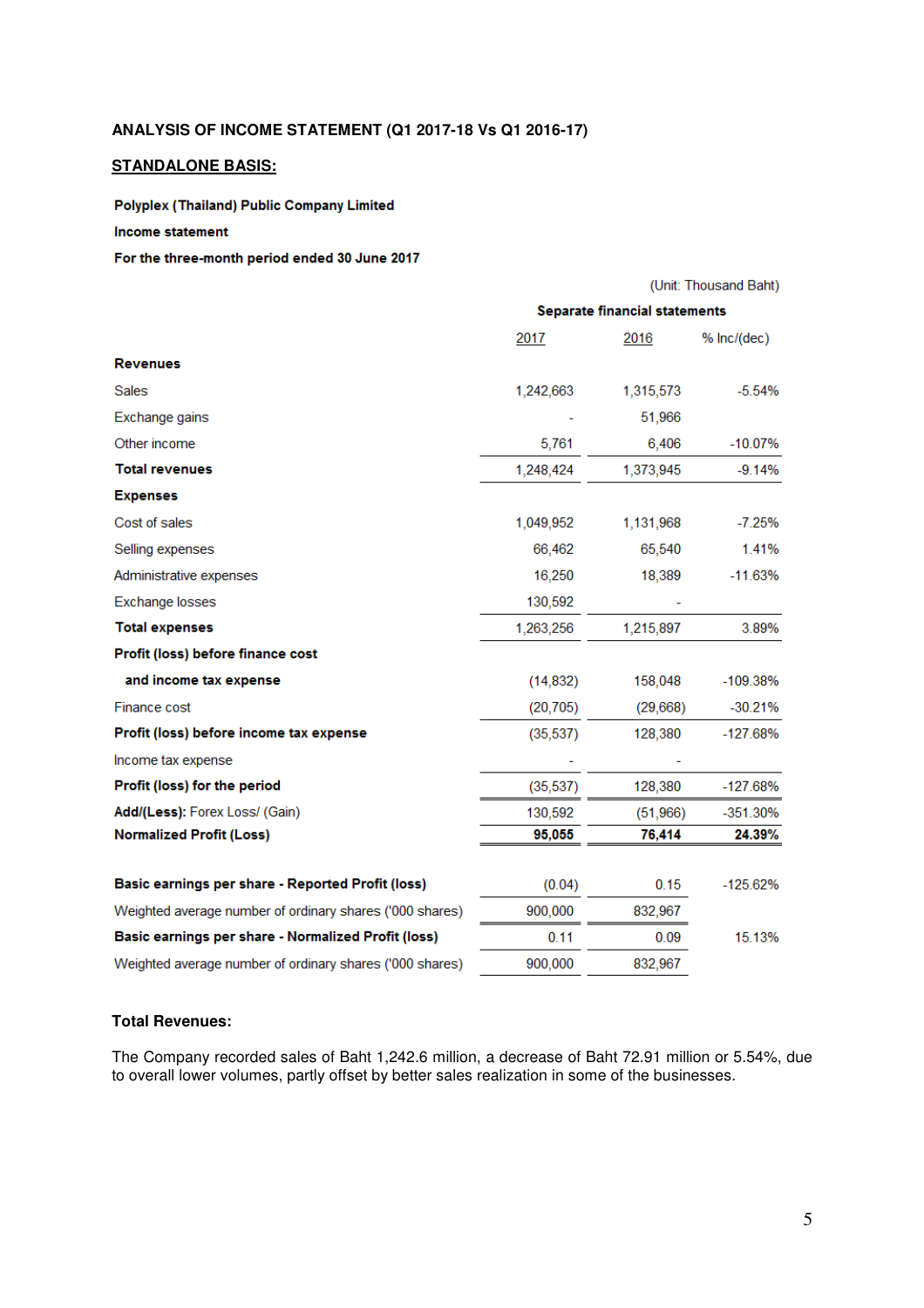There was an exchange gain of Baht 51.97 million in corresponding quarter as against which there is an exchange loss in current quarter due to unrealized losses on the Euro Loan restatement, partly offset by gains on the USD loan restatement.

The other income has decreased from Baht 6.41 million to Baht 5.76 million due to lower export incentive and other miscellaneous income.

The net impact of the above factors has contributed to decrease in total revenues by Baht 125.52 million or 9.14%.

#### **Total expenses:**

The total expenses for the company standalone are Baht 1,263.26 million being an increase over corresponding quarter by Baht 47.36 million or 3.90%.

The Cost of sales is Baht 1,049.95 million, which is a decrease over corresponding quarter by Baht 82.02 million or 7.25%. This is mainly due to overall lower sales volumes (mainly in exports) and higher finished goods inventory. The raw material prices in current quarter have been slightly higher as compared to corresponding quarter.

The selling expenses have been higher by Baht 0.92 million or 1.41% mainly due to higher brokerage & commission and foreign travel expenses, partly offset by lower freight and warehouse management expenses.

Administrative expenses have been lower than corresponding quarter by Baht 2.14 million or 11.63% mainly due to lower professional fees (termination of certain consultant contracts) and lower rent expenses (downsizing of Bangkok office as a cost saving initiative).

There is an exchange loss of Baht 130.59 million in the current quarter as against an exchange gain of Baht 51.97 million mainly due to losses on the restatement of the Euro denominated loans due to the sharp strengthening of Euro against THB. This is partly offset by gains on the USD loan restatement due to USD depreciation against THB.

As a % to total revenue, total expenses have increased from 88.50% to 101.19% mainly due to forex losses in current quarter as against exchange gains in the corresponding quarter. The impact of higher forex losses is partly offset by reduction in cost of sales and administrative expenses.

## **Net financial charges:**

The finance costs on a standalone basis during the quarter were Baht 20.71 million, a decrease of Baht 8.96 million or 30.21% over corresponding quarter.

The key reason for reduction is mainly due to repayment of most of the working capital borrowings at Thailand by utilizing the funds of Baht 640 million raised from the Rights Offering shares in the month of May 2016. The term debt interest is also lower due to repayment of loans made this quarter, and also due to overall lower term loan balances (prepayments of loans Thailand in December 2016, in order to utilize and profitably deploy the surplus funds lying at the Turkey subsidiary).

#### **Net Loss**

On a standalone basis, there is a net loss of Baht 35.54 million as compared to a net profit of Baht 128.38 million in the corresponding quarter.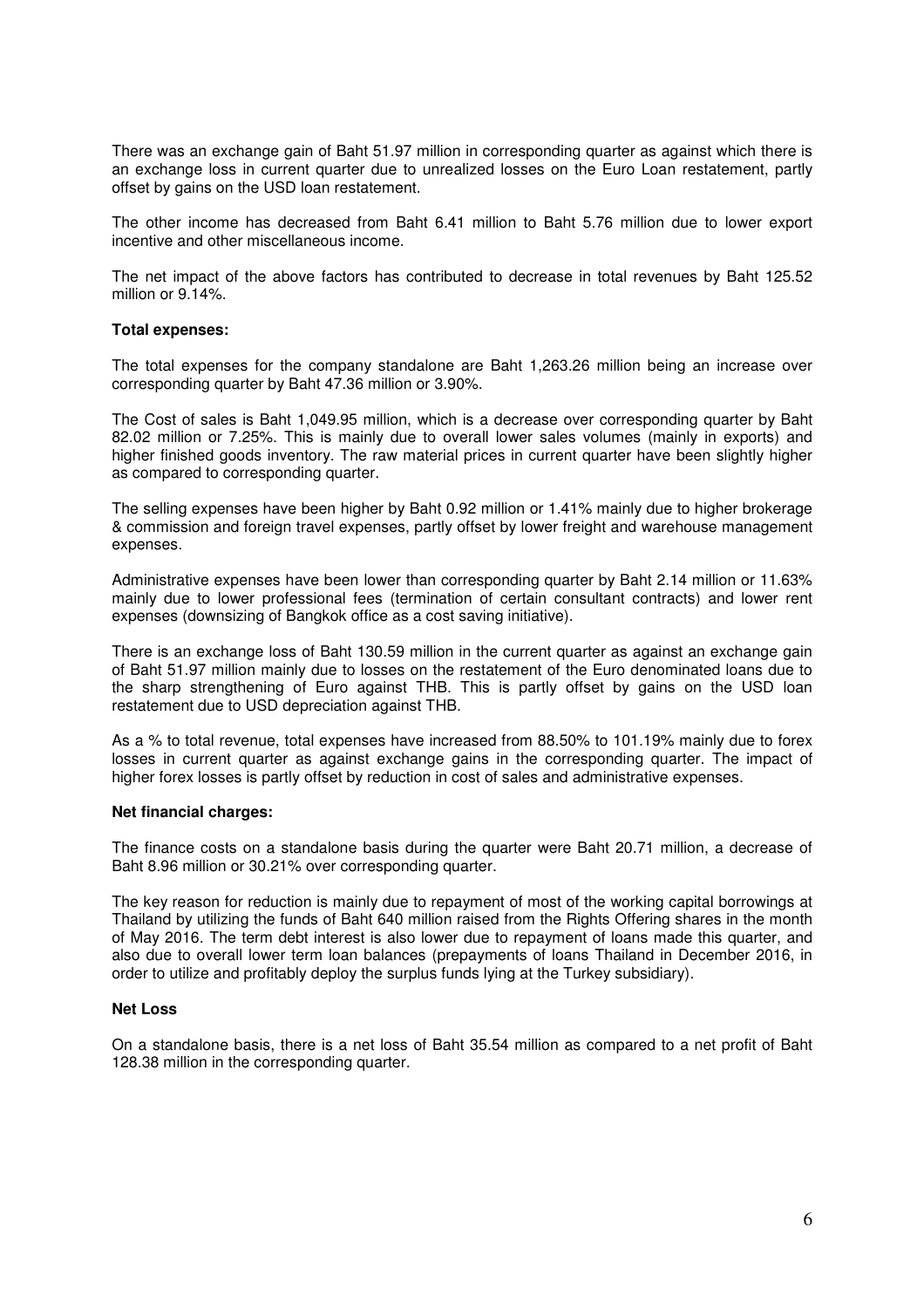## **ANALYSIS OF STATEMENT OF FINANCIAL POSITION (As compared to financial year end – March 2017)**

As at 30<sup>th</sup> June, 2017, there has been a depreciation of THB against the Euro (approx. THB 2.06/Euro) in this quarter as compared to the exchange rate on 31 $^{\text{st}}$ , March 2017, so the translation of the Company's subsidiaries whose reporting currency is Euro, has been at a higher exchange rate, thereby resulting in translation gains. This is partly offset by translation losses on subsidiaries with reporting currency in USD, due to THB appreciation against the USD (approx. THB 0.47/USD). On an overall basis, there is a Net translation gain of Baht 374.18 million.

#### **Key movements in Assets:**

Polyplex (Thailand) Public Company Limited and its subsidiaries

**Statement of financial position** 

As at 30 June 2017

|                                          |                                          |               |             |                                      | (Unit: Thousand Baht) |             |
|------------------------------------------|------------------------------------------|---------------|-------------|--------------------------------------|-----------------------|-------------|
|                                          | <b>Consolidated financial statements</b> |               |             | <b>Separate financial statements</b> |                       |             |
|                                          | 30 June 2017                             | 31 March 2017 |             | 30 June 2017                         | 31 March 2017         |             |
|                                          | (Unaudited                               | (Audited)     |             | (Unaudited                           | (Audited)             |             |
|                                          | but reviewed)                            |               |             | but reviewed)                        |                       |             |
| <b>Assets</b>                            |                                          |               | % lnc/(dec) |                                      |                       | % Inc/(dec) |
| <b>Current assets</b>                    |                                          |               |             |                                      |                       |             |
| Cash and cash equivalents                | 938,295                                  | 730,694       | 28.41%      | 40,384                               | 38,581                | 4.67%       |
| <b>Current investments</b>               | 12,631                                   | 6,816         | 85.31%      |                                      |                       |             |
| Trade and other receivables              | 1,763,097                                | 1,796,282     | $-1.85%$    | 995,631                              | 1,097,131             | $-9.25%$    |
| Inventories                              | 1,976,870                                | 1,725,572     | 14.56%      | 853,833                              | 653,998               | 30.56%      |
| Advance payments for purchases of goods  | 67,363                                   | 40,040        | 68.24%      | 8.189                                | 17,015                | $-51.87%$   |
| Input tax refundable                     | 47,967                                   | 70,799        | $-32.25%$   | 40,907                               | 64,186                | $-36.27%$   |
| Other current assets                     | 110,556                                  | 101,195       | 9.25%       | 56,525                               | 47,141                | 19.91%      |
| <b>Total current assets</b>              | 4,916,779                                | 4,471,398     | 9.96%       | 1,995,469                            | 1,918,052             | 4.04%       |
| <b>Non-current assets</b>                |                                          |               |             |                                      |                       |             |
| Restricted bank deposits                 | 13,732                                   | 13,417        | 2.35%       |                                      |                       |             |
| Investments in subsidiaries              |                                          |               |             | 1,712,615                            | 1,712,615             |             |
| Property, plant and equipment            | 9,621,551                                | 9,714,375     | $-0.96%$    | 4,386,459                            | 4,463,041             | $-1.72%$    |
| Deferred tax assets                      | 147,657                                  | 147,657       | 0.00%       | 147,657                              | 147,657               |             |
| Goodwill                                 | 3,164                                    | 3,164         | 0.00%       |                                      |                       |             |
| Other intangible assets                  | 3,646                                    | 3,380         | 7.87%       |                                      |                       |             |
| Advance payments for purchases of assets | 54,058                                   | 34,379        | 57.24%      | 27,870                               | 7,283                 | 282.67%     |
| Other non-current assets                 | 8,117                                    | 11,246        | $-27.82%$   | 7,775                                | 10,720                | $-27.47%$   |
| <b>Total non-current assets</b>          | 9,851,925                                | 9,927,618     | $-0.76%$    | 6,282,376                            | 6,341,316             | $-0.93%$    |
| <b>Total assets</b>                      | 14,768,704                               | 14,399,016    | 2.57%       | 8,277,845                            | 8,259,368             | 0.22%       |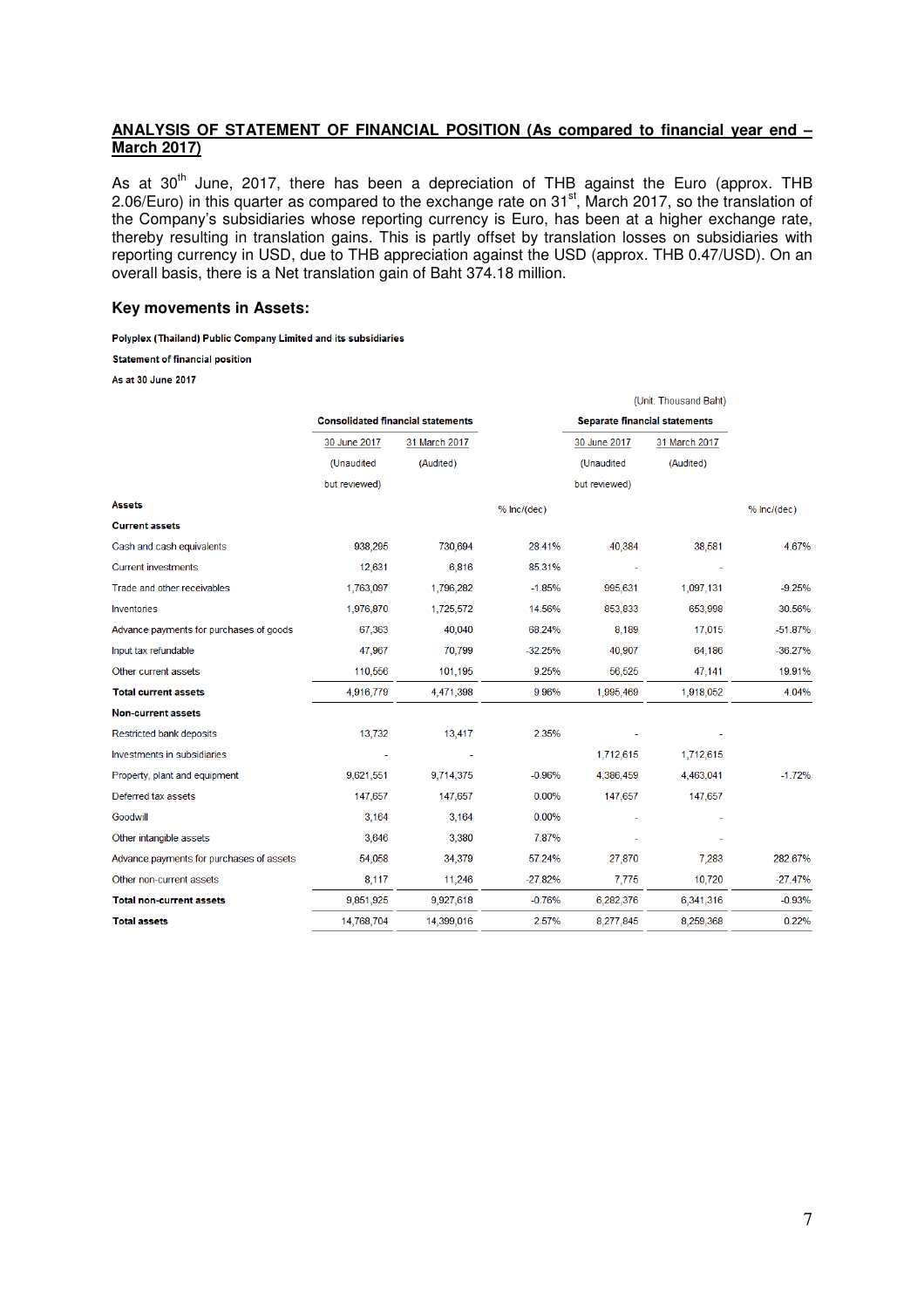## **Current assets**

- Trade and other receivables on a consolidated basis have decreased, due to lower receivables at Thailand, resulting from overall lower volumes (mainly in exports) and change in sales mix. This is partly offset by higher trade receivables at some of the subsidiaries and also due to the higher exchange rate factor for Euro/THB as explained above.
- Inventories on a consolidated basis have increased mainly due to higher raw material (including material-in-transit inventory) and finished goods inventory at Thailand and at the Turkey subsidiary. This is partly offset by lower inventory levels at the USA and other trading subsidiaries. Apart from the actual inventory increase, there is also an impact of the higher exchange rate factor for the Euro/THB as explained above.
- The increase in consolidated cash and cash equivalents is mainly due to cash generated from operations, partly offset by term loan repayments at Thailand and USA and other cash outflows for operational purposes.
- Increase in current investments is due to investments by Ecoblue Limited, out of cash generated from operations during the quarter.
- There is a decrease in Input tax refundable mainly due to VAT refund received at Thailand.
- Other current assets There is an increase in other current assets, mainly at Thailand due to higher prepaid expenses (due to premium paid on annual renewal of various policies). This is partly offset by lower MTM gain on outstanding forward contracts at June 2017 end as against MTM gain at the end of March' 2017.

## **Non-current assets:**

- The restricted bank deposit represents bank deposits pledged with the bank, as per terms of the term loan facility of the US subsidiary.
- Decrease in Property Plant & Equipment (net block) is mainly due to depreciation charged during the quarter, partly offset by normal capex additions at Thailand and the subsidiaries.
- Increase in Advances for purchase of fixed assets is mainly due to increase at Thailand due to advances given to vendors for the Blown Film line project.
- Decrease in other non-current assets is mainly at Thailand due to lower inventory of Tax cards received for export incentive.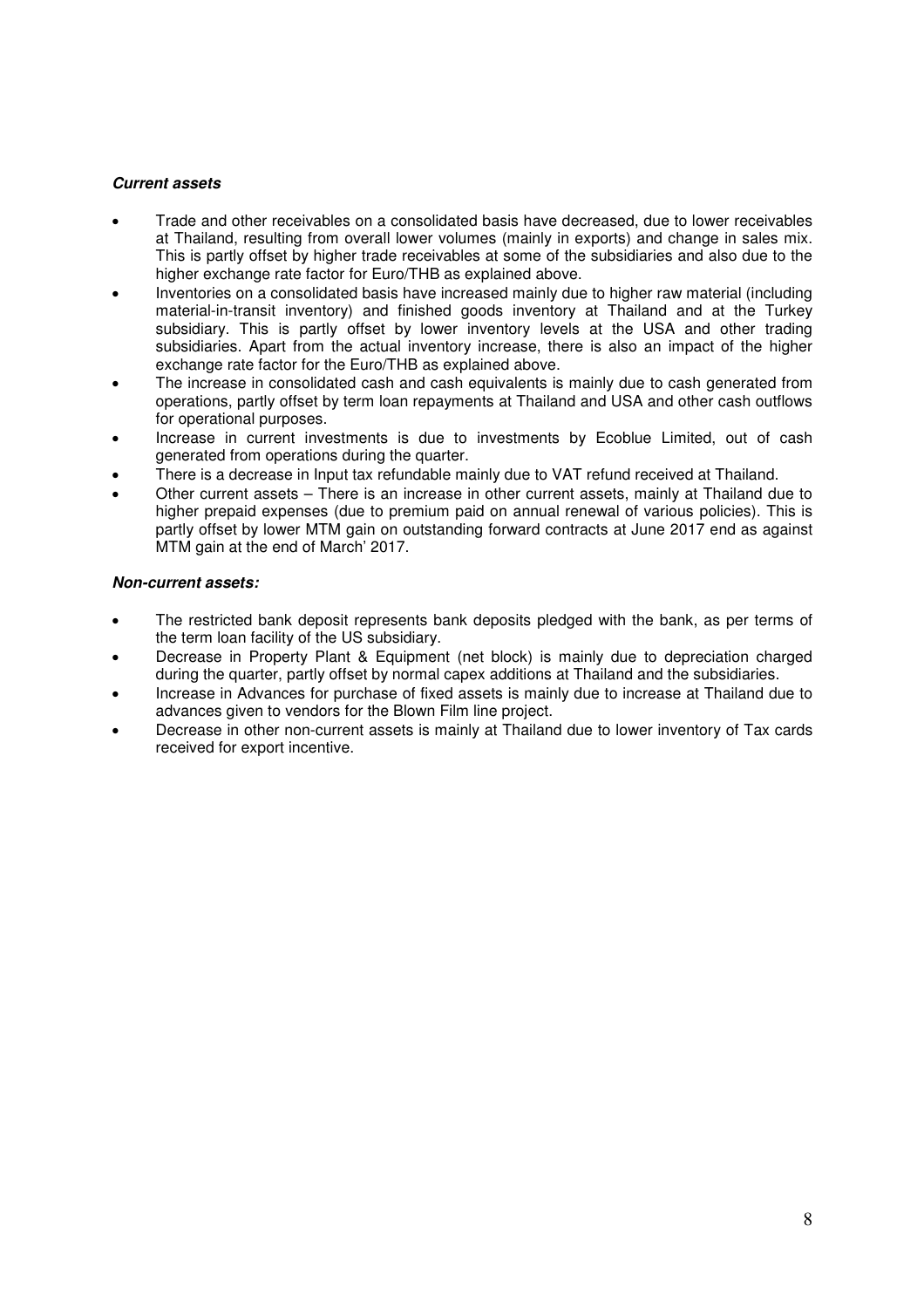## **Key movements in Liabilities:**

# Polyplex (Thailand) Public Company Limited and its subsidiaries Statement of financial position (continued)

As at 30 June 2017

|                                                 |                                          |               |               |                                      | (Unit: Thousand Baht) |             |
|-------------------------------------------------|------------------------------------------|---------------|---------------|--------------------------------------|-----------------------|-------------|
|                                                 | <b>Consolidated financial statements</b> |               |               | <b>Separate financial statements</b> |                       |             |
|                                                 | 30 June 2017                             | 31 March 2017 |               | 30 June 2017                         | 31 March 2017         |             |
|                                                 | (Unaudited                               | (Audited)     |               | (Unaudited                           | (Audited)             |             |
|                                                 | but reviewed)                            |               |               | but reviewed)                        |                       |             |
| Liabilities and shareholders' equity            |                                          |               | $%$ Inc/(dec) |                                      |                       | % Inc/(dec) |
| <b>Current liabilities</b>                      |                                          |               |               |                                      |                       |             |
| Short-term loans from banks                     | 712,392                                  | 714,048       | $-0.23%$      | 150,000                              | 75,000                | 100.00%     |
| Trade and other payables                        | 1,140,889                                | 1,165,325     | $-2.10%$      | 613.277                              | 634.817               | $-3.39%$    |
| Short-term loans from related parties           |                                          |               |               | 2,512,796                            | 2,381,614             | 5.51%       |
| Current portion of long-term loans from banks   | 609,256                                  | 500,411       | 21.75%        | 486,446                              | 495,911               | $-1.91%$    |
| Current portion of liabilities under            |                                          |               |               |                                      |                       |             |
| finance lease agreements                        | 1,562                                    | 1,568         | $-0.38%$      |                                      |                       |             |
| Income tax payable                              | 6,414                                    | 5,233         | 22.57%        |                                      |                       |             |
| Other current liabilities                       | 332,101                                  | 313,789       | 5.84%         | 69,441                               | 90,482                | $-23.25%$   |
| <b>Total current liabilities</b>                | 2,802,614                                | 2,700,374     | 3.79%         | 3,831,960                            | 3,677,824             | 4.19%       |
| <b>Non-current liabilities</b>                  |                                          |               |               |                                      |                       |             |
| Long-term loans from banks, net                 |                                          |               |               |                                      |                       |             |
| of current portion                              | 1,761,398                                | 2,002,231     | $-12.03%$     | 567,140                              | 671,233               | $-15.51%$   |
| Liabilities under finance lease agreements, net |                                          |               |               |                                      |                       |             |
| of current portion                              | 1,211                                    | 1,630         | $-25.71%$     |                                      |                       |             |
| Provision for long-term employee benefits       | 34,477                                   | 28,381        | 21.48%        | 15,882                               | 10,584                | 50.06%      |
| <b>Total non-current liabilities</b>            | 1,797,086                                | 2,032,242     | $-11.57%$     | 583,022                              | 681,817               | $-14.49%$   |
| <b>Total liabilities</b>                        | 4,599,700                                | 4,732,616     | $-2.81%$      | 4,414,982                            | 4,359,641             | 1.27%       |

## **Current Liabilities:**

- Increase in short term borrowings on Standalone basis is due to additional borrowings for supporting the term loan repayments. On a consolidated basis, there is a reduction due to lower borrowings at the US subsidiary and also the impact of lower USD/THB exchange rate at June'17 end, as compared to March'17.
- The decrease in Long term loans (including current portion), on a Consolidated basis, is due to repayment of loans at Thailand and unrealized gains on the USD loan restatement, partly offset by unrealized losses on the Euro loan restatement.
- The increase in related party loan is from the unrealized losses due to the sharp depreciation of THB against the Euro. There is no change in the Forex Loan balance as compared to March<sup>'17</sup>.
- Decrease in trade and other payables is due to lower trade payables at Thailand and subsidiaries. This is partly offset by higher exchange rate for Euro/THB as explained above.